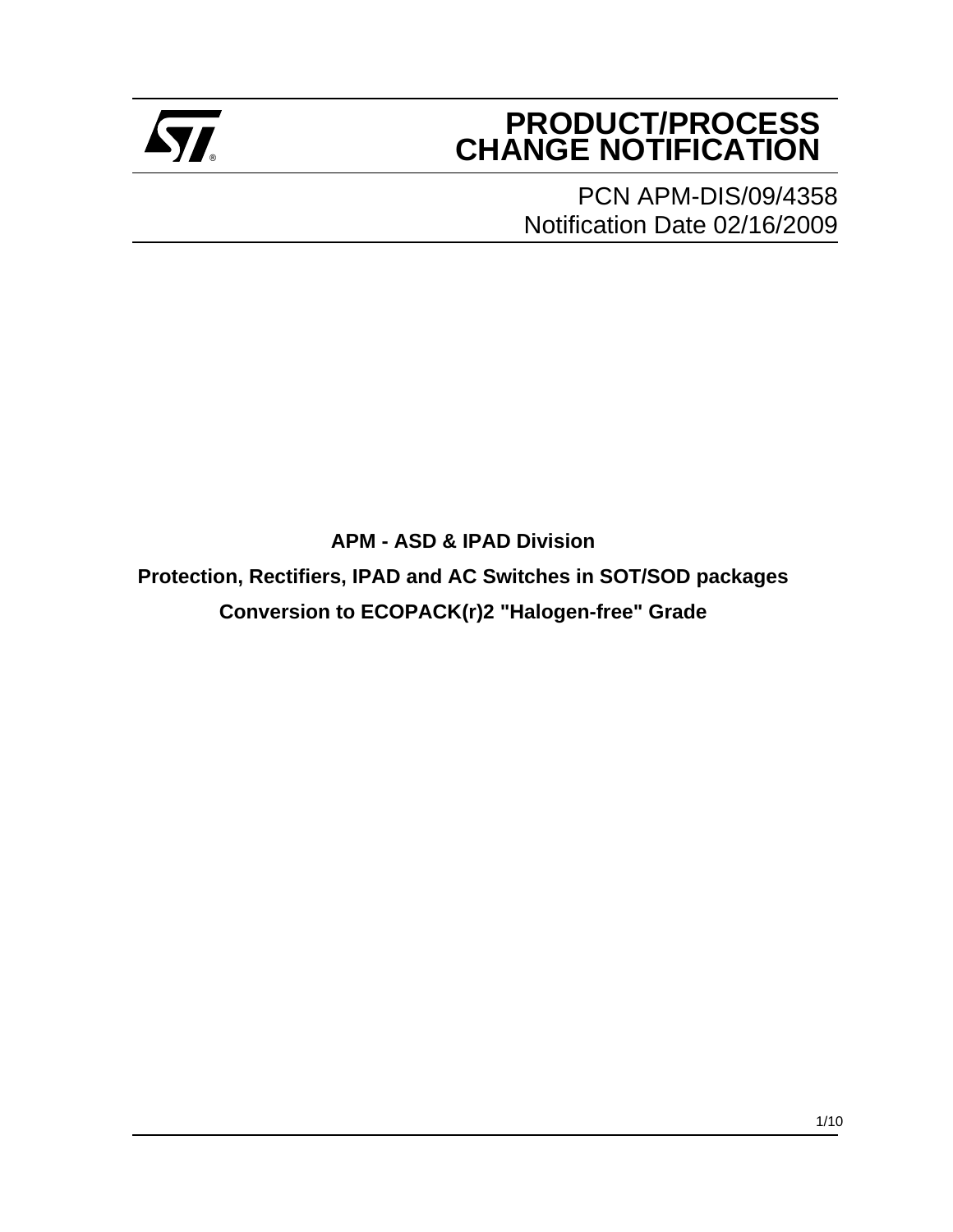|  |  | <b>Table 1. Change Implementation Schedule</b> |  |
|--|--|------------------------------------------------|--|
|--|--|------------------------------------------------|--|

| Forecasted implementation date for<br>change                                                    | 20-Feb-2009 |
|-------------------------------------------------------------------------------------------------|-------------|
| Forecasted availabillity date of samples<br>for customer                                        | 09-Feb-2009 |
| Forecasted date for <b>STMicroelectronics</b><br>change Qualification Plan results availability | 09-Feb-2009 |
| Estimated date of changed product first<br>shipment                                             | 18-May-2009 |

#### **Table 2. Change Identification**

| <b>Product Identification</b><br>(Product Family/Commercial Product) | Protection, Rectif, IPAD & ACSwitches in SOT/Dx23                                                                                                                                                                                                                                                                                                                                                                                                                                                             |  |
|----------------------------------------------------------------------|---------------------------------------------------------------------------------------------------------------------------------------------------------------------------------------------------------------------------------------------------------------------------------------------------------------------------------------------------------------------------------------------------------------------------------------------------------------------------------------------------------------|--|
| Type of change                                                       | Package assembly material change                                                                                                                                                                                                                                                                                                                                                                                                                                                                              |  |
| Reason for change                                                    | Production rationalization                                                                                                                                                                                                                                                                                                                                                                                                                                                                                    |  |
| Description of the change                                            | The purpose of this change is to meet the so called "Halogen-Free"<br>requirements of the market through the implementation of the ECOPACK(r)2<br>program. The ECOPACK(r)2 grade is defined as follows: 1. RoHS<br>compliant, including with its exemptions, 2.500 ppm maximum of Antimony<br>as oxide or organic compound in each organic assembly materials (glue,<br>substrate, mold compounds, housing). 3. 900ppm maximum of [Bromine +<br>Chlorine], this value referring to the maximum total content. |  |
| Product Line(s) and/or Part Number(s)                                | See attached                                                                                                                                                                                                                                                                                                                                                                                                                                                                                                  |  |
| Description of the Qualification Plan                                | See attached                                                                                                                                                                                                                                                                                                                                                                                                                                                                                                  |  |
| Change Product Identification                                        | labeling, product marking and QA number                                                                                                                                                                                                                                                                                                                                                                                                                                                                       |  |
| Manufacturing Location(s)                                            |                                                                                                                                                                                                                                                                                                                                                                                                                                                                                                               |  |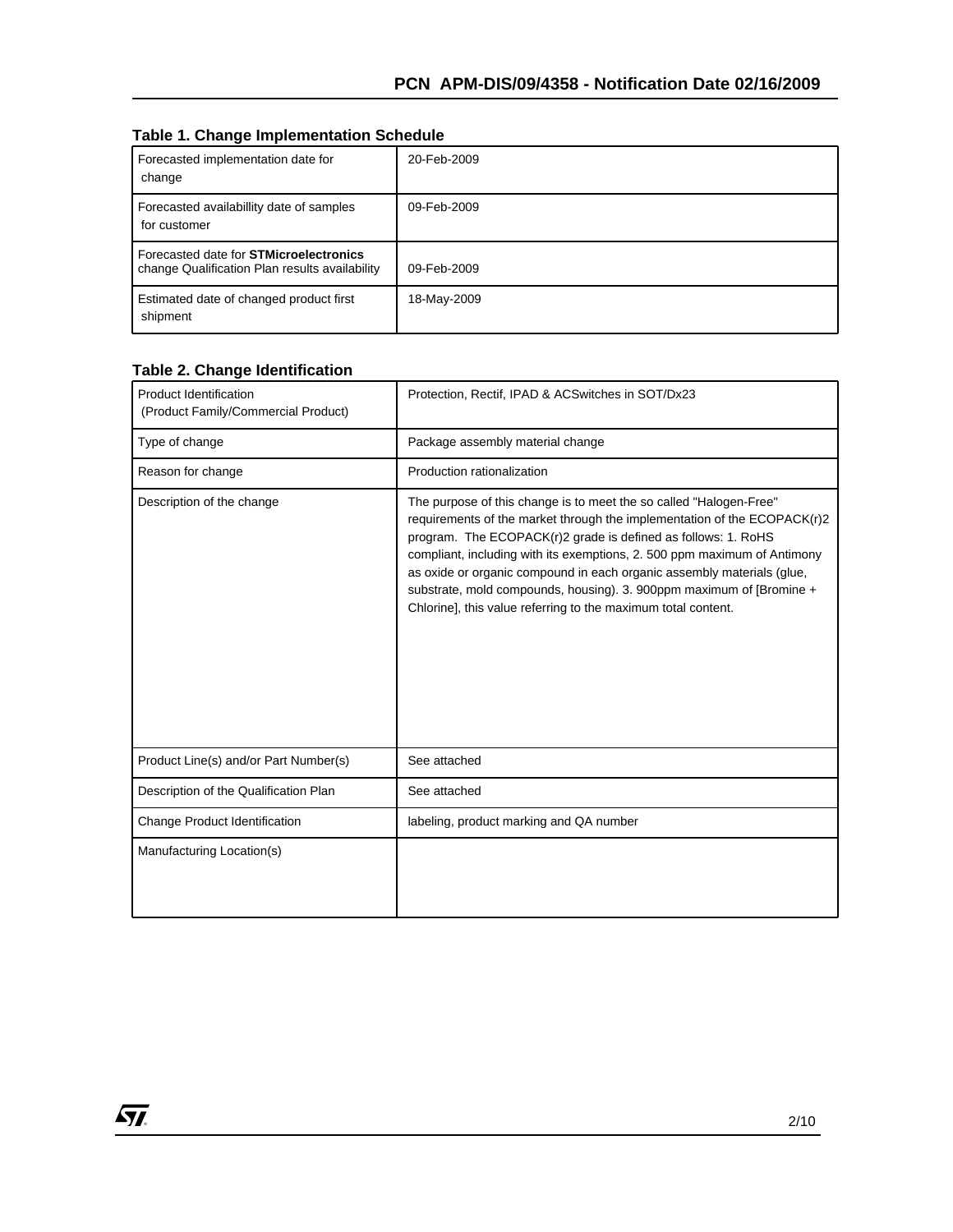#### **Table 3. List of Attachments**

 $\sqrt{M}$ 

| I Customer Part numbers list |  |
|------------------------------|--|
| l Qualification Plan results |  |

| Customer Acknowledgement of Receipt                       | <b>PCN APM-DIS/09/4358</b>   |
|-----------------------------------------------------------|------------------------------|
| Please sign and return to STMicroelectronics Sales Office | Notification Date 02/16/2009 |
| Qualification Plan Denied                                 | Name:                        |
| Qualification Plan Approved                               | Title:                       |
|                                                           | Company:                     |
| Change Denied                                             | Date:                        |
| Change Approved                                           | Signature:                   |
| Remark                                                    |                              |
|                                                           |                              |
|                                                           |                              |
|                                                           |                              |
|                                                           |                              |
|                                                           |                              |
|                                                           |                              |
|                                                           |                              |
|                                                           |                              |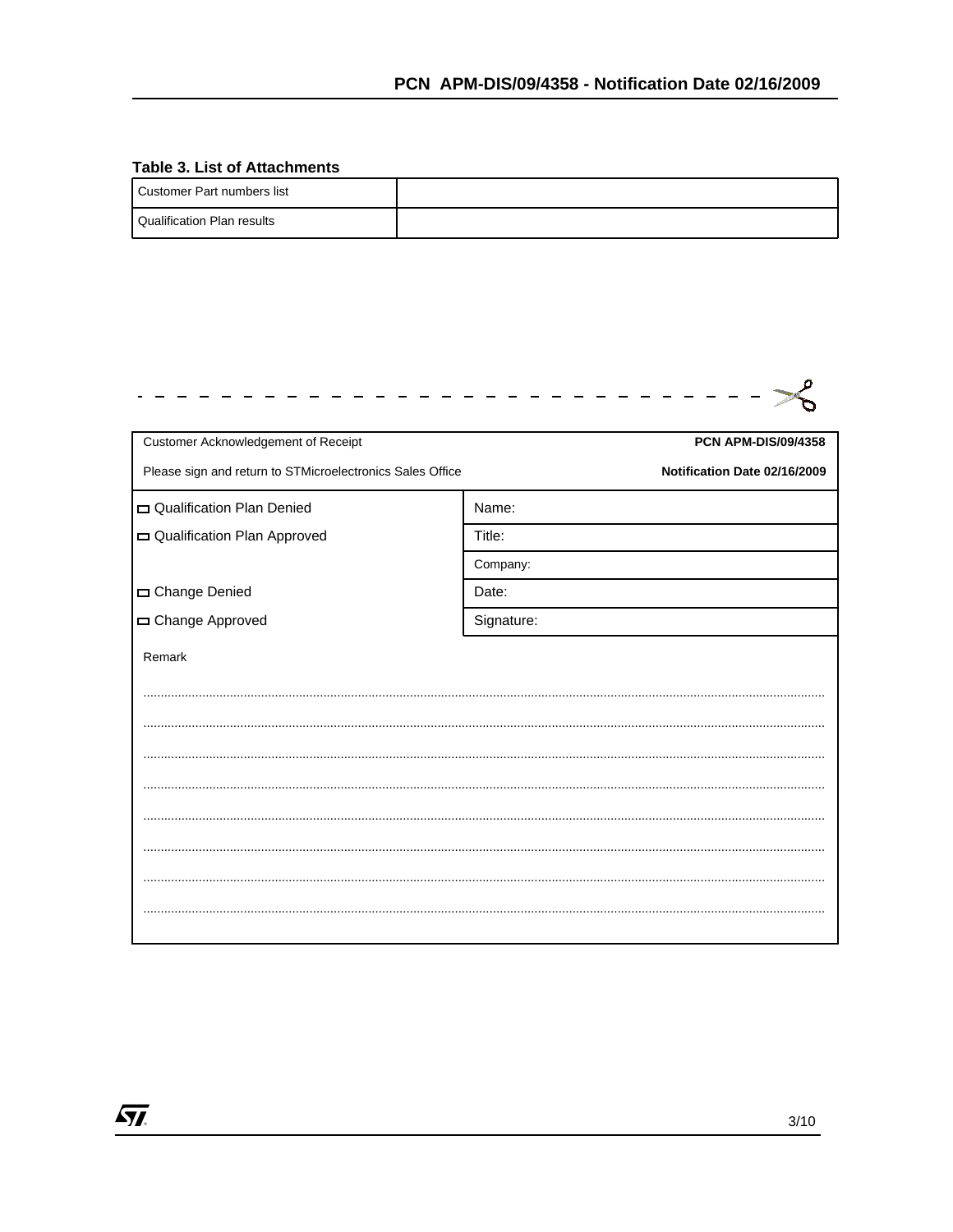| <b>Name</b>    | <b>Function</b>                   |
|----------------|-----------------------------------|
| Paris, Eric    | <b>Division Marketing Manager</b> |
| Duclos, Franck | <b>Division Product Manager</b>   |
| Cazaubon, Guy  | Division Q.A. Manager             |

### **DOCUMENT APPROVAL**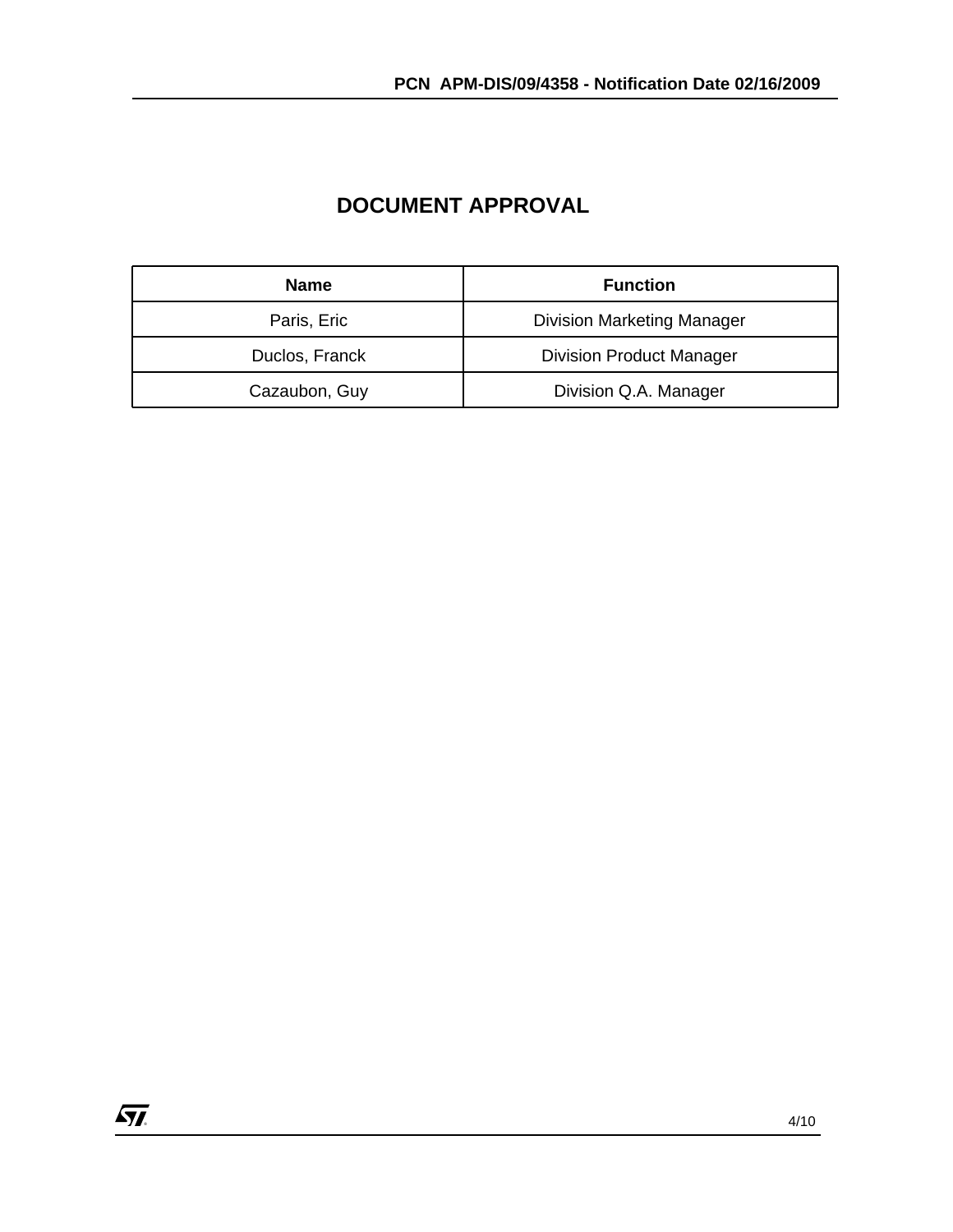

# **PRODUCT/PROCESS** CHANGE NOTIFICATION

PCN APM-DIS/09/4358

# **APM - ASD & IPAD Division1**

## **Protection, Rectifiers, IPAD and AC Switches in SOT/SOD packages**:

**Conversion to ECOPACK®2 "Halogen-free" Grade** 

| <b>SOD-123</b>   | <b>SOD-323</b>   | <b>SOT-523</b>  |
|------------------|------------------|-----------------|
| <b>SOT-23</b>    | <b>SOT23-5L</b>  | <b>SOT23-6L</b> |
| <b>SOT323-5L</b> | <b>SOT323-6L</b> | <b>SOT323</b>   |

*(1) APM: Analog, Power & MEMS Group - ASD: Application Specific Device - IPAD: Integrated Passive and Active Devices*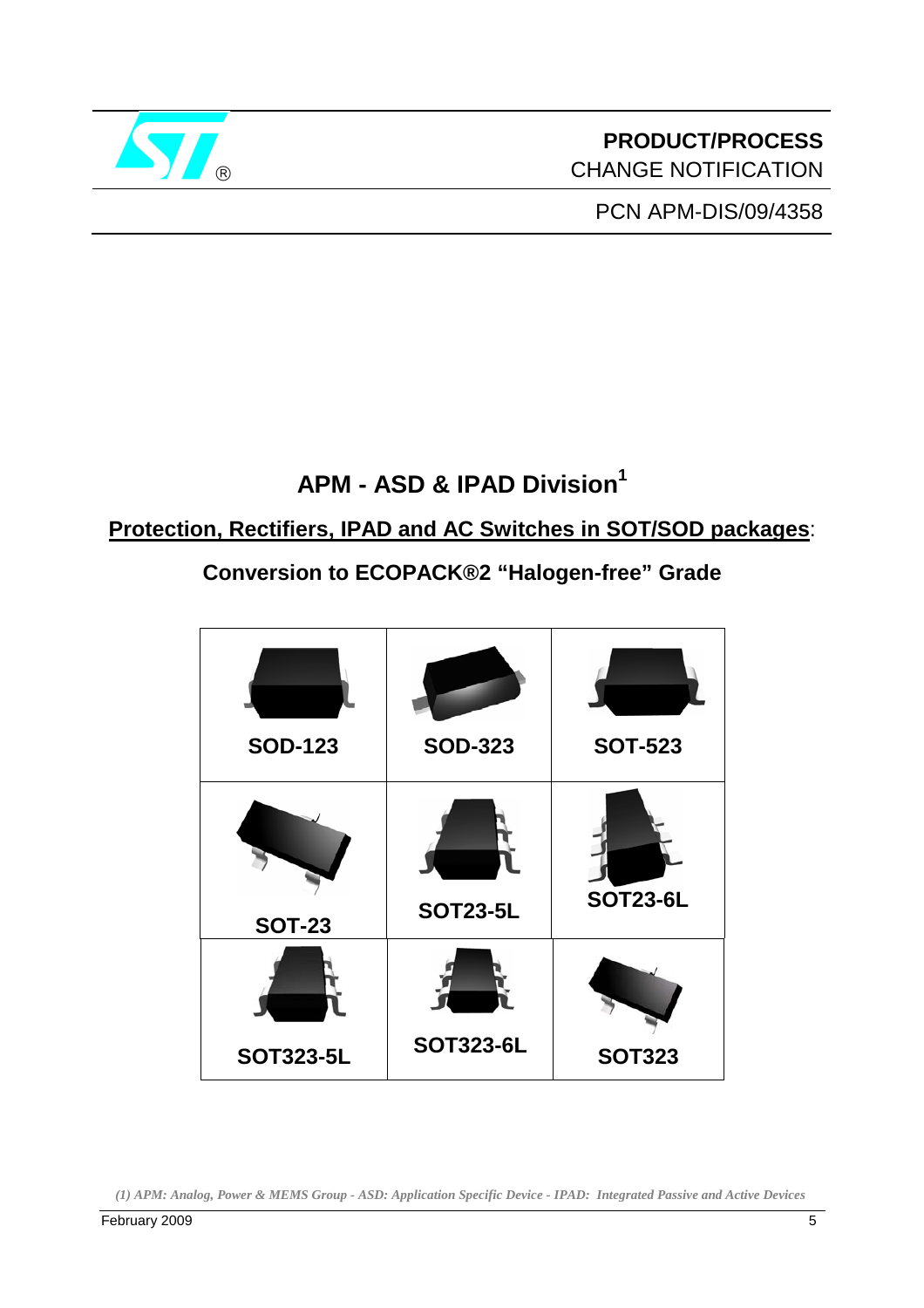#### **WHY THIS CHANGE?**

The purpose of this change is to meet the so called **"Halogen-Free"** requirements of the market through the implementation of the **ECOPACK®2** program.

The **ECOPACK®2** grade is defined as follows:

- 1. **RoHS compliant**, including with its exemptions,
- 2. **500 ppm** maximum of **Antimony** as oxide or organic compound in each organic assembly materials (glue, substrate, mold compounds, housing).
- 3. **900ppm** maximum of **[Bromine + Chlorine]**, this value referring to the maximum total content.

#### **WHAT IS THE CHANGE?**

**ST ECOPACK®2** specification includes the suppression of halogenated substances when currently used in the moulding compound, and their replacement by new moulding compounds.

Additionally, **ECOPACK®2** products include the compliance to the ST banned substances list.

All P/N series involved in this change are listed below.

| <b>Product Sub-Family</b> | <b>Product Series</b>                                                                | <b>Packages</b>                           |
|---------------------------|--------------------------------------------------------------------------------------|-------------------------------------------|
| <b>AC Switches</b>        | P0102AL 5AA4<br>P0102BL 5AA4<br>P0109AL 5AA4<br>SMDB <sub>3</sub>                    |                                           |
| <b>Protection</b>         | DSL01-0xxSC5<br>ESDA14V2xxxx<br>ESDA25x<br>ESDA5V3xxx<br>ESDA6V1xxxx<br>ESDLIN1524BJ | SOD-123<br>SOD-323<br>SOD-523<br>SOT23-3L |
| <b>Rectifiers</b>         | <b>BARxxxxFILM</b><br><b>BASxxxxFILM</b><br><b>BATxxxxFILM</b>                       | SOT23-5L<br>SOT323-3L                     |
| <b>IPAD</b>               | USBxxxxW5<br>USBxxxxW6<br>USBxxxxP6                                                  |                                           |

The use of the **Halogen free** moulding compound will **not impact** the **electrical**, **dimensional** and **thermal** parameters, maintaining unchanged current information published on the relevant datasheets. The verification is included in the qualification program.

The devices produced with the new moulding compound comply with the **UL 94 V-0 standard**.

 *(\*) Restriction of the use of certain Hazardous Substances*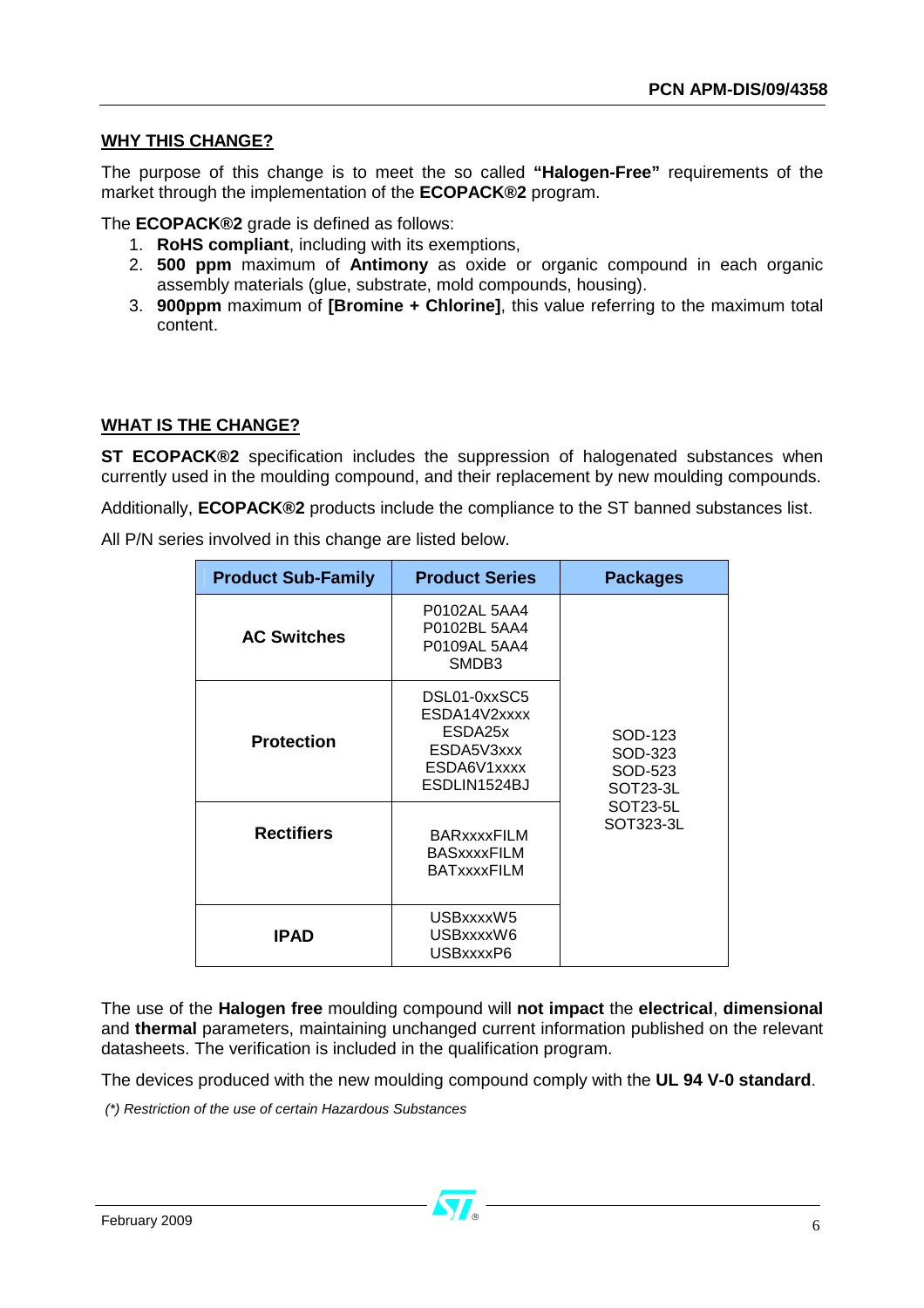#### **HOW AND WHEN?**

#### **Qualification and test results:**

The **reliability test plan** supporting the **qualification program** for the halogen-free moulding compound is provided in **appendix 1**.

The qualification report is available on request **now**.

#### **Sampling:**

For all the concerned Products Families, **samples of selected devices**, including the test vehicles, are available **on request as indicated below**.

| <b>Salestypes</b> | Package               | <b>Availability</b> |
|-------------------|-----------------------|---------------------|
| P0102AL 5AA4      | SOT <sub>23</sub> -3L |                     |
| BAT20JFILM        | SOD323                |                     |
| BAT30KFILM        | SOT523                |                     |
| BAT41JFILM        | SOD323                |                     |
| BAT41KFILM        | SOT523                |                     |
| BAT46ZFILM        | SOD123                |                     |
| BAT54KFILM        | SOT523                | <b>Now</b>          |
| ESDA5V3L          | SOT <sub>23</sub> -3L |                     |
| BAT54JFILM        | SOD323                |                     |
| BAT30CWFILM       | SOT323                |                     |
| BAT54CWFILM       | SOT323                |                     |
| BAT54SWFILM       | SOT323                |                     |
| BAT46FILM         | SOT23-3L              |                     |

Other samples are available on request for delivery within notice period if ordered within 30 days from notification.

#### **Change implementation schedule:**

The **production start** and **first shipments** will be implemented according to our work in progress and materials availability as indicated in the schedule below:

| <b>Salestypes</b> | <b>Production Start</b> | <b>1st Shipments</b> |  |  |
|-------------------|-------------------------|----------------------|--|--|
| ALL               | From Week 08-2009       | From Week 19-2009    |  |  |

Lack of acknowledgement of the PCN within **30 days** will constitute acceptance of the change. After acknowledgement, lack of additional response within the **90 day** period will constitute acceptance of the change (Jedec Standard No. 46-C). In any case, **first shipments** may start earlier with customer's **written agreement**.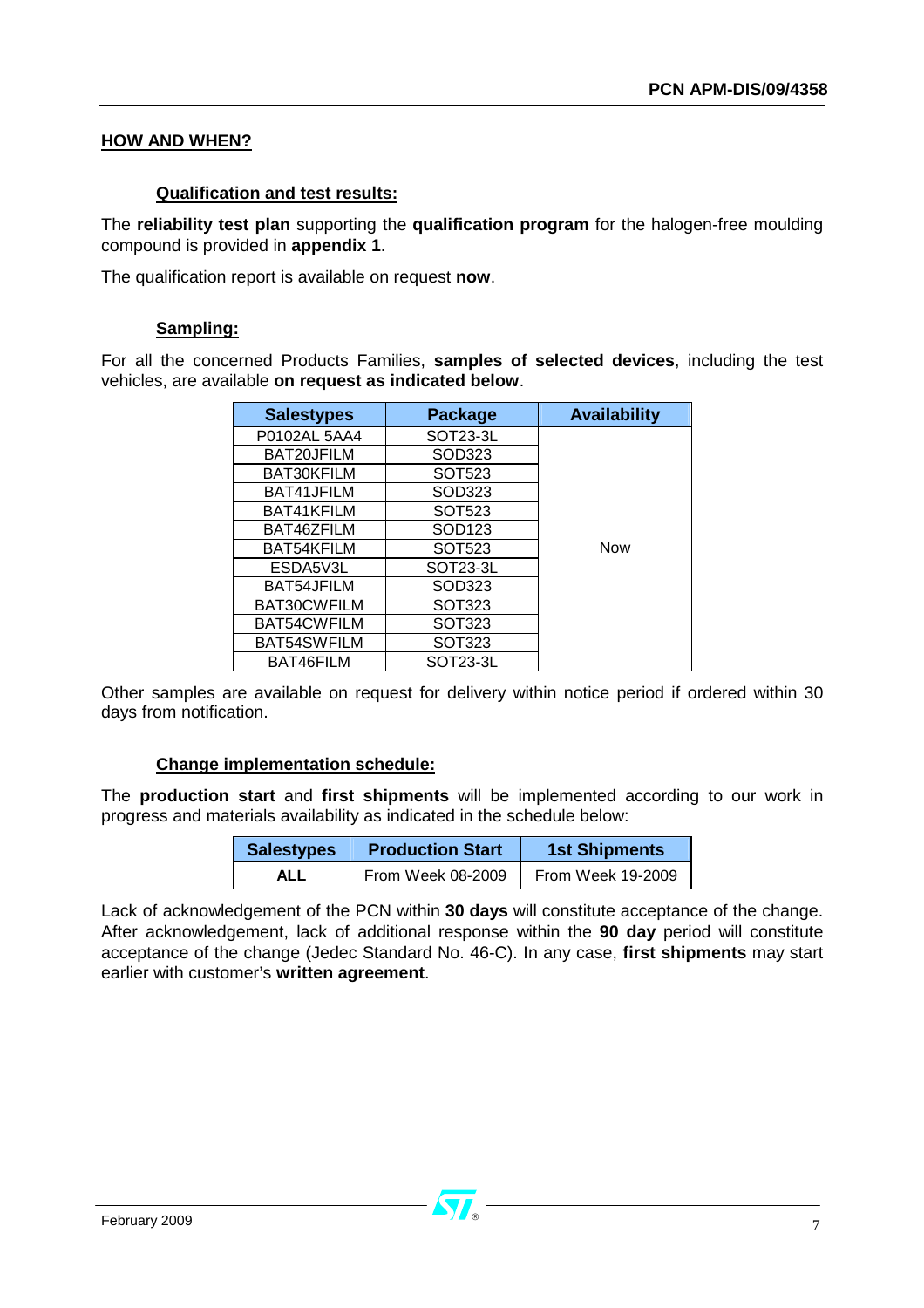#### **Traceability:**



More information on the adopted marking and labelling is available in Information Letter # CRP/08/4251 issued on Dec.23rd, 2008.

The **traceability** is mainly ensured by the **labeling,** the **product marking** when space on the component body allows it, and by the **Q.A. number**.

Appendix 1: Reliability tests for qualification program of change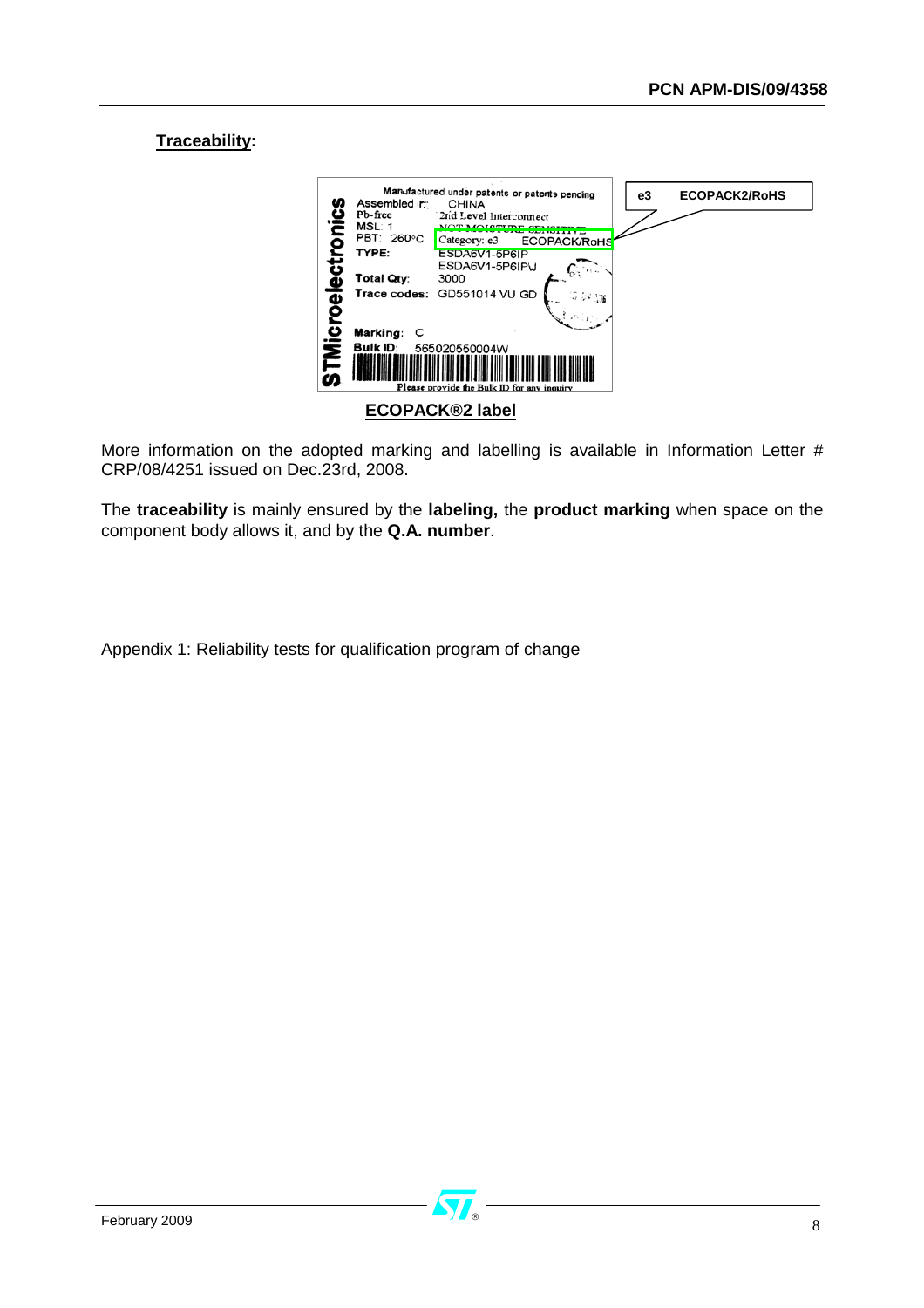# ®

## **APM - ASD & IPAD Division1 PCN APM-DIS/09/4358 - APPENDIX 1**

**Protection, Rectifiers, IPAD and AC Switches in SOT/SOD packages: Conversion to ECOPACK®2 "Halogen-free" Grade**

#### **Reliability tests of QUALIFICATION PROGRAM**

| Test vehicles (*) | <b>Product Family</b> |
|-------------------|-----------------------|
| <b>STPS0520Z</b>  |                       |
| BAT41KFILM        | Rectifiers            |
| BAT46FILM         |                       |
| ESDA6V1W5         |                       |
| ESDA6V1-5W6       | Protection            |
| DALC208SC6        |                       |
| P0102AL-5AA4      | <b>AC Switches</b>    |

| <b>QUALIFICATION TESTS</b>                             |                                                                                                                                        |                 |                            |                    |                                      |
|--------------------------------------------------------|----------------------------------------------------------------------------------------------------------------------------------------|-----------------|----------------------------|--------------------|--------------------------------------|
| <b>TEST</b>                                            | <b>CONDITIONS</b>                                                                                                                      | <b>DURATION</b> | <b>NBR OF</b><br>LOTS (**) | <b>SAMPLE SIZE</b> | <b>ACCEPTANCE</b><br><b>CRITERIA</b> |
| Parametric verification                                | Data sheet specification                                                                                                               | Not applicable  | 3                          | $30$ pcs / lot     | Datasheet                            |
| <b>Pressure Cooker Test</b><br>JESD22-A102             | 121°C 2 atm. 100%RH                                                                                                                    | 96 Hrs          | 6                          | 77 pcs / lot       | 0 failure                            |
| <b>Temperature Humidity Bias</b><br><b>JESD22 A101</b> | $VR = 0.8 \times V$ RRM<br>$Tamb = 85^{\circ}C$<br>$RH = 85%$<br>or 100V max                                                           | 1000 hours      | 6                          | 77 pcs / lot       | 0 failure                            |
| High Temperature Reverse Bias<br>JESD22-A108           | $VR = 0.8 \times VRRM$<br>$Tj = Tjmax$<br>or 100V max                                                                                  | 1000 hours      | 4                          | 77 pcs / lot       | 0 failure                            |
| Construction analysis                                  | Random samples, 3 lots Insulated, 3 lots non<br>Insulated                                                                              | Not applicable  | 3                          | 5 pcs              | Assembly rules                       |
| Physical dimension<br><b>JESD22 B100</b>               | As per package dimensions & tolerances                                                                                                 | Not applicable  |                            | 30 pcs             | 0 failure                            |
| Resistance to Solder Heat<br>JESD22B-106-A             | 2 oil dipping 260°C 10s ON / 15s OFF                                                                                                   |                 | 3                          | 30 pcs/lot         | 0 failure                            |
| Solderability SnPb & SnAgCu<br>JESD22-B102D            | Dry ageing 16hrs / 220 $\degree$ C & 245 $\degree$ C – 5 sec dip.<br>Steam aging 8hrs / 220 $\degree$ C & 245 $\degree$ C – 5 sec dip. | Not applicable  | 4                          | 15 $pcs / lot$     | 0 failure                            |

(\*) selected as per structural similarity procedures according to AEC-Q101

(\*\*) Lots selected among test vehicles of the list above.

*(1) APM: Analog, Power & MEMS Group - ASD: Application Specific Device - IPAD: Integrated Passive and Active Devices* 8